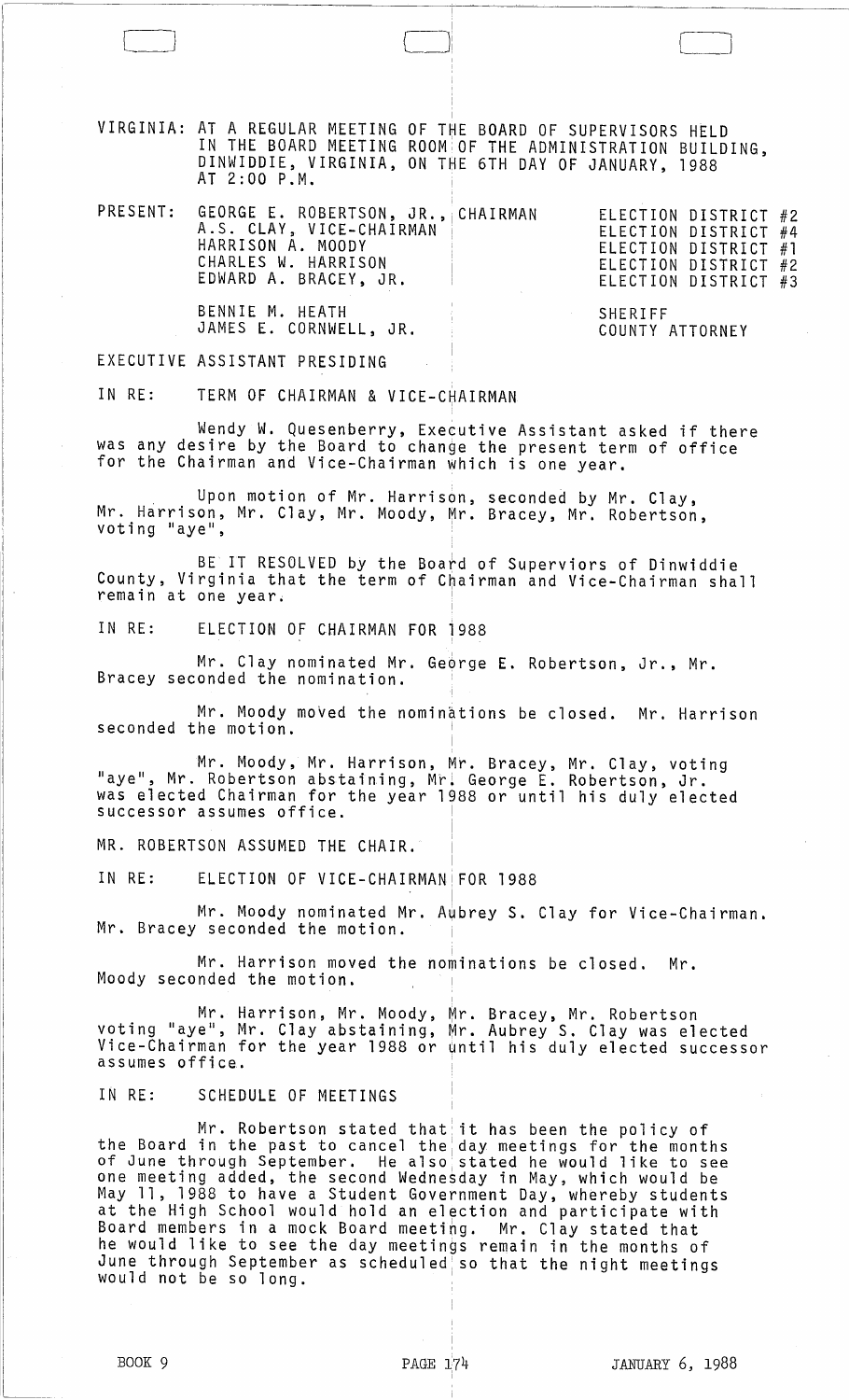Mr. Clay moved that the regular schedule for Board meetings for the year remain the first Wednesday at 2:00 P.M. and the third Wednesday at 7:30 P.M. and that a day meeting be added on May 11, 1988 at 2:00 P.M.

Mr. Moody moved that the motion be amended to change the time of the day meetings in June, July, August, and September to 7:30 P.M. Mr. Harrison seconded the amendment.

Mr. Clay, Mr. Moody, Mr. Harrison, Mr. Bracey, Mr. Robertson voting "aye",

BE IT RESOLVED by the Board of Supervisors of Dinwiddie County, Virginia that the schedule of Board meetings for 1988 will be as follows:

> January 6, 1988 - 2:00 P.M. January 20, 1988 - 7:30 P.M. February 3, 1988 - 2:00 P.M. February 17, 1988 - 7:30 P.M. March 2, 1988 - 2:00 P.M. March 16, 1988 - 7:30 P.M. April 6, 1988 - 2:00 P.M. April 20, 1988 - 7:30 P.M. May 4, 1988 - 2:00 P.M. May 11, 1988 - 2:00 P.M. May 18, 1988 - 7:30 P.M. June 1, 1988 - 7:30 P.M. June 15, 1988 - 7:30 P.M. July 6, 1988 - 7:30 P.M. July 20, 1988 - 7:30 P.M. August 3, 1988 - 7:30 P.M. August 17, 1988 - 7:30 P.M. September 7, 1988 - 7:30 P.M. September 21, 1988 - 7:30 P.M. October 5, 1988 - 2:00 P.M. October 19, 1988 - 7:30 P.M. November 2, 1988 - 2:00 P.M. November 16, 1988 - 7:30 P.M. December 7, 1988 - 2:00 P.M. December 21, 1988 - 7:30 P.M.

#### IN RE: FORMAT OF BOARD MEETINGS

Upon motion of Mr. Clay, seconded by Mr. Harrison, Mr. Clay, Mr. Harrison, Mr. Bracey, Mr. Moody, Mr. Robertson, voting "aye", the following resolution was adopted:

WHEREAS, the Board of Supervisors of Dinwiddie County, meeting in its organizational and first meeting after election, desires to modify the format of its meetings so as to streamline future meetings of the Board; and

WHEREAS, the Board of Supervisors of Dinwiddie County further wishes to establish rules of conduct for members of the public who wish to appear before the Board so as to allow for greater citizen input while reducing the time a member of the public must wait before being able to address the Board;

NOW THEREFORE BE IT RESOLVED that the Board of Supervisors of Dinwiddie County, Virginia does hereby adopt the following agenda format for all future meetings henceforth until modified by Board action:

- l} INVOCATION
- 2) PLEDGE OF ALLEGIANCE
- 3 ) APPROVAL OF MINUTES OF PREVIOUS MEETING

 $\gamma = -\pi \omega$ 

 $\frac{1}{2}$  and  $\frac{1}{2}$  . In  $\frac{1}{2}$ 

- 4) CLAIMS PRESENTED
- 5) CITIZEN COMMENT

 $\hat{\mathcal{A}}$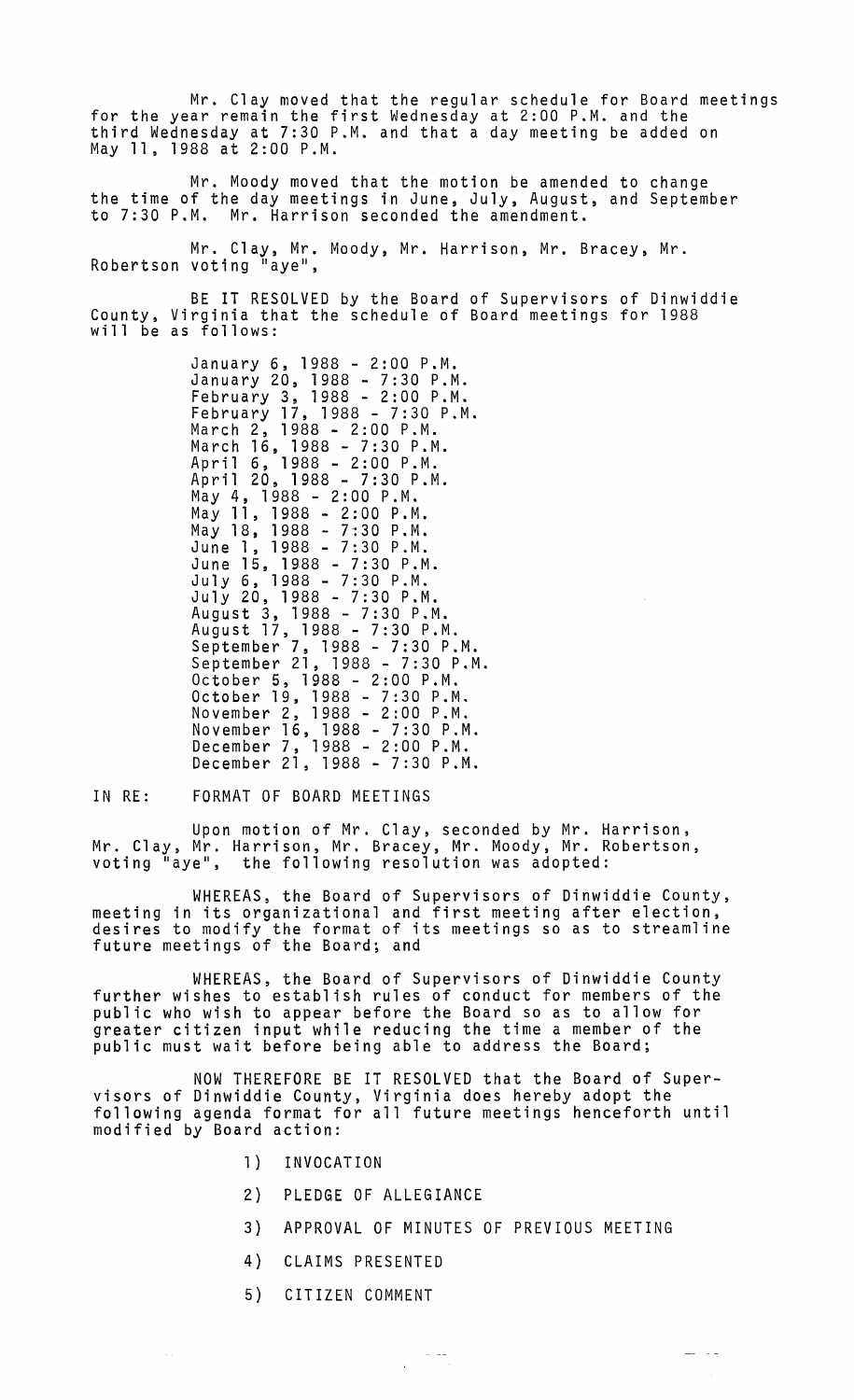6 ) CONSIDERATION OF AMENDMENTS TO AGENDA FOR **MEETING** 

I  $\Box$ 

> !  $\mathbf{I}$

7 ) REPORTS OF CONSTITUTIONAL OFFICERS AND <code>DEPARTMENT HEADS</code> (First meeting in month only)

 $\Box$ 

- 8) PUBLIC HEARINGS
- 9 ) MATTERS TO BE CONSIDERED AS PLACED ON AGENDA BY MEMBER OF THE BOARD, COUNTY ADMINISTRATOR, OR BY WRITTEN REQUEST FILED WITH THE COUNTY ADMIN-ISTRATOR BEFORE 12 NOON ON THE THURSDAY PRIOR TO THE MEETING, MEMBER OF THE PUBLIC
- $10)$ EXECUTIVE SESSIONS AS REQUESTED BY BOARD MEMBER, COUNTY ADMINISTRATOR, OR COUNTY ATTORNEY
- 11) ACTION NECESSITATED (if any) BY MATTERS DISCUSSED IN EXECUTIVE SESSION; and

BE IT FURTHER RESOLVED, that during the CITIZEN COMMENT and PUBLIC HEARING portions of the meeting the following rules will  $app1y:$ 

1) All citizens desiring to speak before the Board will be required to sign a sign-up sheet posted at the rear of the meeting room giving the citizen's name, address and topic to be addressed. <sup>I</sup>

2) The sheets will be collected by the Clerk to the Board at the beginning of the Citizen Comment portion and again at the beginning of the Public Hearing portion.

i.

,

,

3) No citizen who has not signed up to speak shall address the Board unless recognized by the Chair.

4) Upon being called, each citizen who addresses the Board must speak from the rostrum only and begin their remarks by stating their name and address.

5) All remarks from the person addressing the Board must be directed to the Chairman and not to any Board member unless in direct response to a Member's question.

6) No person shall address the Board for more than five (5) minutes unless allowed by ruling from the Chairman.

7) Persons wishing an opportunity to rebut remarks by speaking to the Board fora second time on the same topic may request permission from the,Chairman and be recognized; and

BE IT FURTHER RESOLVED, that during the meetings of the Board, the Clerk of the Board will, lusing her microphone, give a brief description of the item on the agenda about to be discussed; that all future votes taken by the Board shall be by roll call with the Members voting in the alphabetical order of their last names, except for the Chairman who shall vote last; and, that in all executive sessions the County Administrator or County Attorney will give a short statement itemizing the reason for the sessions and that all executive sessions concerning legal matters will require<br>the County Attorney to be present, unless excused by the Chairman, and all executive sessions concerning personnel matters will require a staff person to be present, unless excused by the Chairman. '

IN RE: APPOINTMENT OF ASSISTANT COUNTY ADMINISTRATOR--WENDY W. QUESENBERRY

Upon motion of Mr. Harrison, seconded by Mr. Bracey,<br>Mr. Harrison, Mr. Bracey, Mr. Clay, Mr. Moody, Mr. Robertson voting "aye",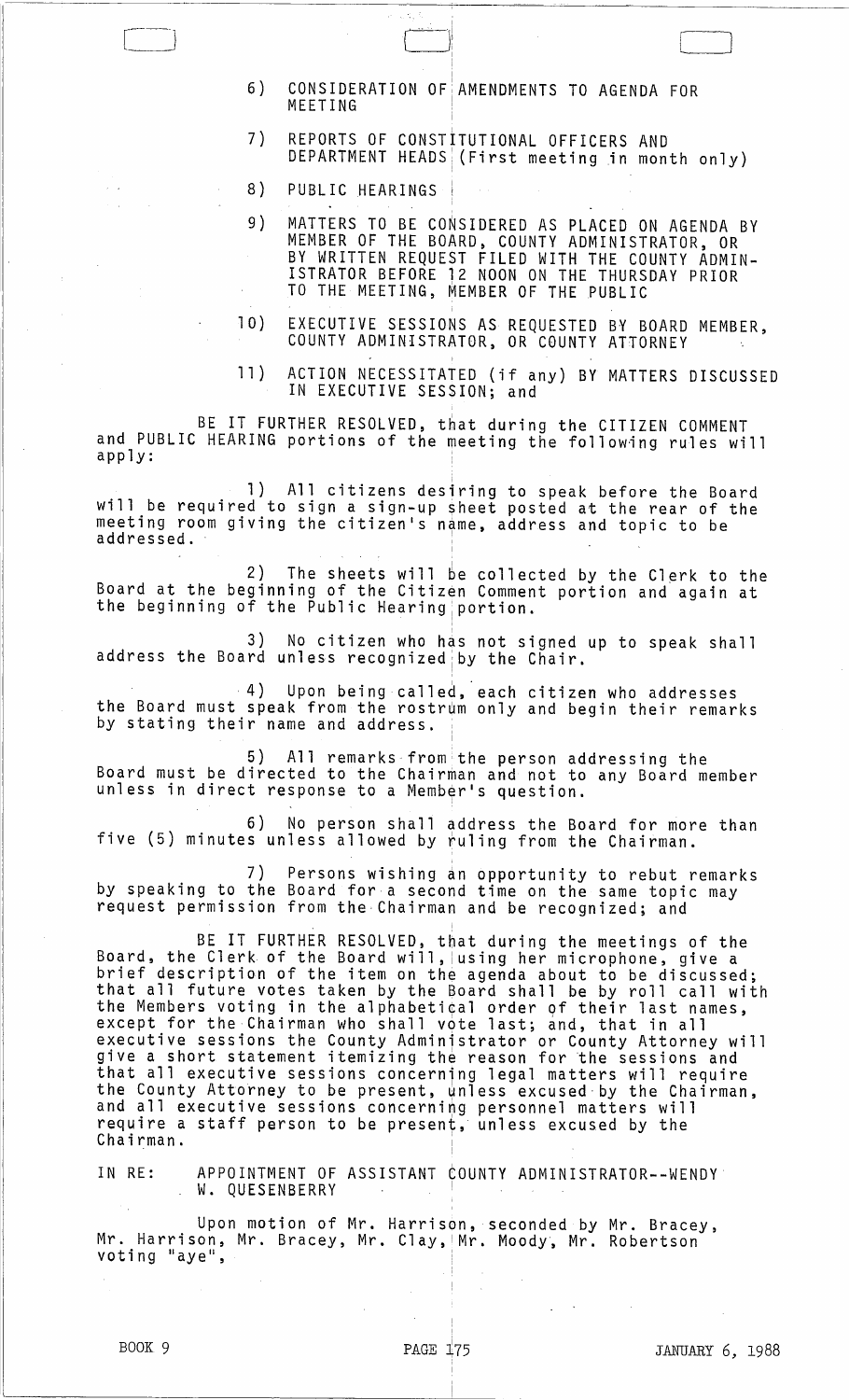BE IT RESOLVED by the Board of Supervisors of Dinwiddie County, Virginia that the position of Executive Assistant be regraded to Assistant County Administrator; and

BE IT FURTHER RESOLVED by the Board of Supervisors<br>of Dinwiddie County, Virginia that Mrs. Wendy W. Quesenberry<br>be appointed to the position of Assistant County Administrator at Grade 24, Step 5, at a salary of \$29,702.40.

IN RE: APPOINTMENT OF INTERIM COUNTY ADMINISTRATOR--WENDY W. QUESENBERRY

Upon motion of Mr. Clay, seconded by Mr. Moody, Mr. Clay, Mr. Moody, Mr. Bracey, Mr. Harrison, Mr. Robertson, voting "aye",

BE IT RESOLVED by the Board of Supervisors of Dinwiddie County, Virginia that Mrs. Wendy W. Quesenberry, Assistant County Administrator, be appointed as Interim County Administrator Administrator, be appointed as Interim County Administrator<br>until a permanent selection is made for the position of County<br>Administrator.

IN RE: MINUTES

Upon motion of Mr. Bracey, seconded by Mr. Moody, Mr. Bracey, Mr. Moody, Mr. Clay, Mr. Harrison, Mr. Robertson voting "aye", the minutes of the December 16, 1987 regular<br>meeting and December 30, 1987 special meeting were approved as presented.

IN RE: WILLIAM C. KNOTT - SEVERANCE PAY

The chairman read the following breakdown of the severance pay awarded Mr. William C. Knott, County Administrator, upon<br>his resignation December 31, 1987 to be a part of the minutes:

As per instruction from the Board of Supervisors December 16, 1987, severance pay was figured as follows:

> 263 day accum1ated sick leave 180 days accumulated annual leave

443 days (documentation on file in County Administrator's office)

\$42000 annual salary

162.00 per day 443 days = \$71,766.00 128.73 16,227.00 4,484.88 FICA Federal Withholding<br>State Withholding \$51,467.27 Check #87-2931 Dated Dec. 16, 1987

IN RE: AUTHORIZATION TO SIGN MINUTES

Upon motion of Mr. Clay, seconded by Mr. Bracey, Mr. Clay, Bracey, Mr. Moody, Mr. Harrison, Mr. Robertson, voting<br>"aye", Mr. George Robertson and Mrs. Wendy Quesenberry were authorized to sign the minutes of the December 16, 1987 regular meeting and December 30, 1987 special meeting. -

IN RE: TRANSFER OF FUNDS

Upon motion of Mr. Clay, seconded by Mr. Moody, Mr. Clay, Mr. Moody, Mr. Bracey, Mr. Harrison, Mr. Robertson which way, will be been to the maillead to transfer \$22,000 from the General Fund·to the County Construction Fund.

 $\frac{1}{\sqrt{2}}\int_{0}^{\sqrt{2}}\frac{1}{\sqrt{2}}\left( \frac{1}{\sqrt{2}}\right) \frac{1}{\sqrt{2}}\left( \frac{1}{\sqrt{2}}\right) \frac{1}{\sqrt{2}}\left( \frac{1}{\sqrt{2}}\right) \frac{1}{\sqrt{2}}\left( \frac{1}{\sqrt{2}}\right) \frac{1}{\sqrt{2}}\left( \frac{1}{\sqrt{2}}\right) \frac{1}{\sqrt{2}}\left( \frac{1}{\sqrt{2}}\right) \frac{1}{\sqrt{2}}\left( \frac{1}{\sqrt{2}}\right) \frac{1}{\sqrt{2}}\left( \frac{1$ 

 $\label{eq:1} \frac{1}{2} \frac{1}{2} \frac{1}{2} \frac{1}{2} \left( \frac{1}{2} \right) \left( \frac{1}{2} \right) \left( \frac{1}{2} \right) \left( \frac{1}{2} \right) \left( \frac{1}{2} \right)$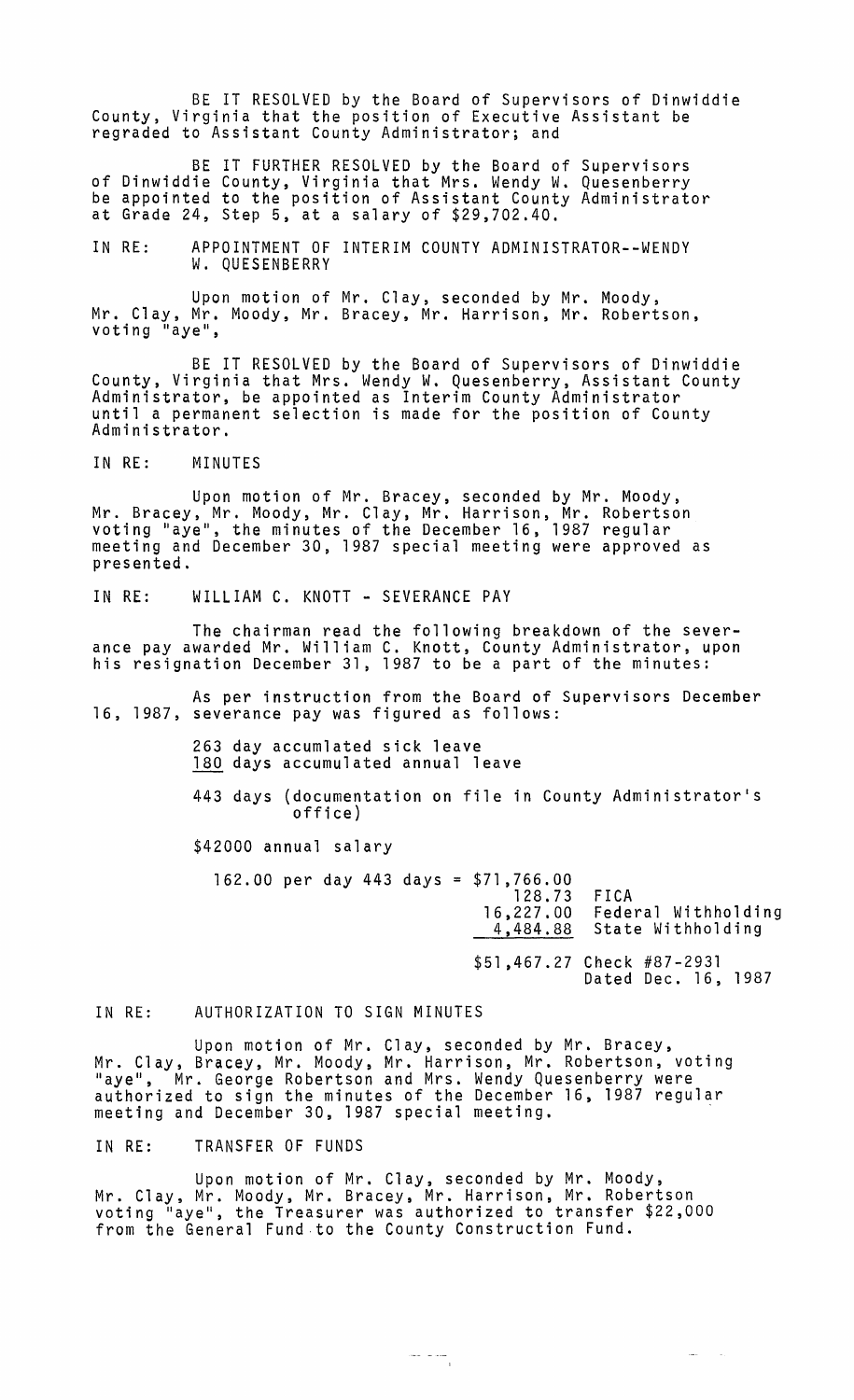## IN RE: CLAIMS

 $\overline{\phantom{0}}$ 

Upon motion of Mr. Moody, seconded by Mr. Harrison, Mr. Moody, Mr. Harrison, Mr. Bracey, Mr. Clay, Mr. Robertson voting "aye",

BE IT RESOLVED by the Board of Supervisors of Dinwiddie County, Virginia that the following claims be approved and funds appropriated for same: General Fund checks-numbering 87-2932 through 87-3030 amounting to \$142,670.31 and 88-1 through 88-14 amounting to \$60,007.50; County Construction Fund check number CCF-88-1 amounting to \$21,990.00; History Book Fund check number  $HB-88-1$  amounting to  $$4.64$ .

## IN RE: CITIZEN COMMENT

Mr. Paul Walk appeared before the Board to congratulate<br>them and to wish them well in the next four (4) years as new Board members. He also touched on several areas that he would hope that the Board would address during their term of office, the areas being County Administration, Economic Development,<br>Taxes and Public Services.

Mr. Emory Veazy appeared before the Board to advise them that the problem he had with the gravel trucks on Route 226 had been resolved thanks to Mr. Bracey, Mr. Harrison and Mr. Robertson. He also wished them good luck for the upcoming year.

Mr. Bryant Coley who lives on Franklin Street off of US Route 1 appeared before the Board to express his, concern over the dumping taking place on the property of Neil Pierce behind the Safeway Store. He said he had been in touch with the Hazardous Waste Management Department of the State concerning this dumping and he urged the Board to monitor the situation in the future. He also stated he was in favor of seeing development on the property if it was controlled and in keeping with the surrounding neighbor-<br>hood.

,

IN RE: <sup>I</sup> COMMISSIONER OF THE REVENUE **--** INTRODUCTION OF NEW DEPUTIES

Mrs. Deborah Marston, Commissioner of Revenue, appeared before the Board to introduce her two new deputies, Mrs. Dorothy Alston and Mrs. Betty Gill.

IN RE: COMMISSIONER OF THE REVENUE -- PART TIME HELP

Mrs. Deborah Marston, Commissioner of Revenue, appeared before the Board to request authorization to employ Mr. William E. Bolte on a part-time basis at the rate of \$6.00 per hour, for a total of \$2,100.00, pending participation by the Compensation Board.

Upon motion of Mr. Clay, seconded by Mr. Moody, Mr. Clay, Mr. Moody, Mr. Harrison, Mr. Bracey, Mr. Robertson voting "aye", the Commission of Revenue was authorized to employ Mr. William E. Bolte on a part-time basis up to 3850 hours at the rate of \$6.00 per hour, pending the Compensation Board's approval and participation.

I

IN RE: COMMISSIONER OF THE REVENUE **--** ORIENTATION WORKSHOP

Deborah Marston, Commissioner of Revenue, appeared before the Board to request participation in funding for her to attend a Commissioner of Revenue's Orientation workshop to be held January 21st and 22nd. The cost of the workshop including registration and hotel fees will be \$130. Mrs. Marston stated that the Compensation Board would not participate in this cost and it would be fully funded by the County.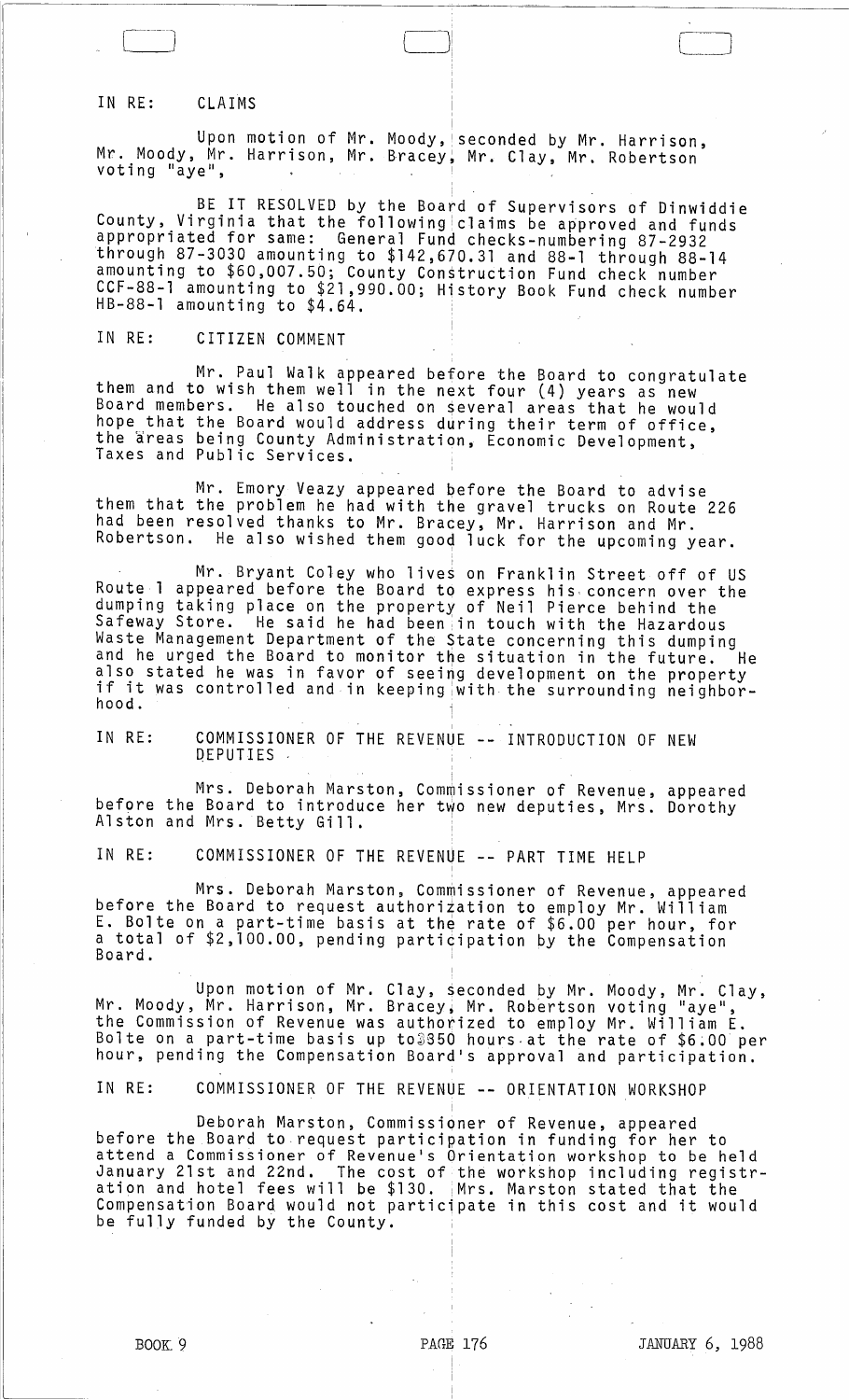Upon motion of Mr. Harrison, seconded by Mr. Moody, Mr. Harrison, Mr. Moody, Mr. Clay, Mr. Bracey, Mr. Robertson voting "aye", funding for Mrs. Deborah Marston, Commissioner of Revenue, was approved for her to attend the Commissioner of Revenue's Orientation Workshop in the amount of \$130.

IN RE: LAND USE TAXATION--ORDINANCE TO PROVIDE FOR REVALIDATION FEE UPON SIXTH YEAR

Mrs. Deborah Marston, Commissioner of Revenue, presented an amendment to the Land Use Ordinance, Section 19-17, that would provide a revalidation fee equal to the current original application fee on the sixth (6th) year following the orginal application for Land Use.

Mr. Jim Cornwell, County Attorney, stated that the Commissioner of Revenue was already collecting that fee as a result of a resolution passed by the Board. In reviewing this policy, he felt an amendment to the ordinance was necessary.

Upon motion of Mr. Clay, seconded by Mr. Moody, Mr. Clay, Mr. Moody, Mr. Harrison, Mr. Bracey, Mr. Robertson voting "aye", the Commissioner of Revenue was authorized to advertise an amendment to Section 19-17 of the Land Use Ordinance to provide<br>for a revalidation fee on the sixth (6th) year following the original application for Land Use.

IN RE: TREASURER

W. E. Jones presented his report for the month of December.

He also presented an investment schedule as well as a breakdown of the General Fund Balances for the last three years. Mr. Jones pointed out that the General Fund Balance has continued to go down since 1984 and the County would probably have to look at borrowing money in March of this year ..

IN RE: TREASURER **--** TAX AUDIT REQUIRED FOR RECONCILIATION OF RECORDS

Mr. W. E. Jones informed the Board that there was an overage in his 1987 records in the amount of \$1800. His staff had been able to find \$500 but there was a remaining balance of \$1300.00 which must be reconciled before the 1987 audit can be released. Mr. Jones stated that a tax audit is necessary which would take approximately two days and would be performed by the auditors Robinson, Farmer and Cox. The Board informed Mr. Jones that they could not approve the audit without an estimated cost figure. Mr. Jones returned later on in the meeting and stated that the auditors, Robinson, Farmer and Cox, had given a figure not to exceed \$3000 for the tax audit for his office.

Upon motion of Mr. Clay, seconded by Mr. Bracey, Mr. Clay, Mr. Bracey, Mr. Harrison, Mr. Moody, Mr. Robertson voting "aye",

NOW THEREFORE BE IT RESOLVED that the firm of Robinson, Farmer and Cox be authorized to perform a tax audit to reconcile the Treasurer's records at a cost not to exceed \$2000.

IN RE: BUILDING INSPECTOR

Mr. Dwayne Abernathy presented his report for the month of December 1987.

IN RE: LIVESTOCK CLAIM **--** DAN M. UPTON

Upon motion of Mr. Clay, seconded by Mr. Moody, Mr. Clay, Mr. Moody, Mr. Bracey, Mr. Harrison, Mr. Robertson voting "aye", Mr. Dan M. Upton was awarded \$400 for one Augus Cow.

 $\frac{1}{2} \sum_{i=1}^{n} \frac{1}{2} \sum_{i=1}^{n} \frac{1}{2} \sum_{i=1}^{n} \frac{1}{2} \sum_{i=1}^{n} \frac{1}{2} \sum_{i=1}^{n} \frac{1}{2} \sum_{i=1}^{n} \frac{1}{2} \sum_{i=1}^{n} \frac{1}{2} \sum_{i=1}^{n} \frac{1}{2} \sum_{i=1}^{n} \frac{1}{2} \sum_{i=1}^{n} \frac{1}{2} \sum_{i=1}^{n} \frac{1}{2} \sum_{i=1}^{n} \frac{1}{2} \sum_{i=1}^{n$ 

 $\Delta$  and  $\Delta$  are  $\Delta$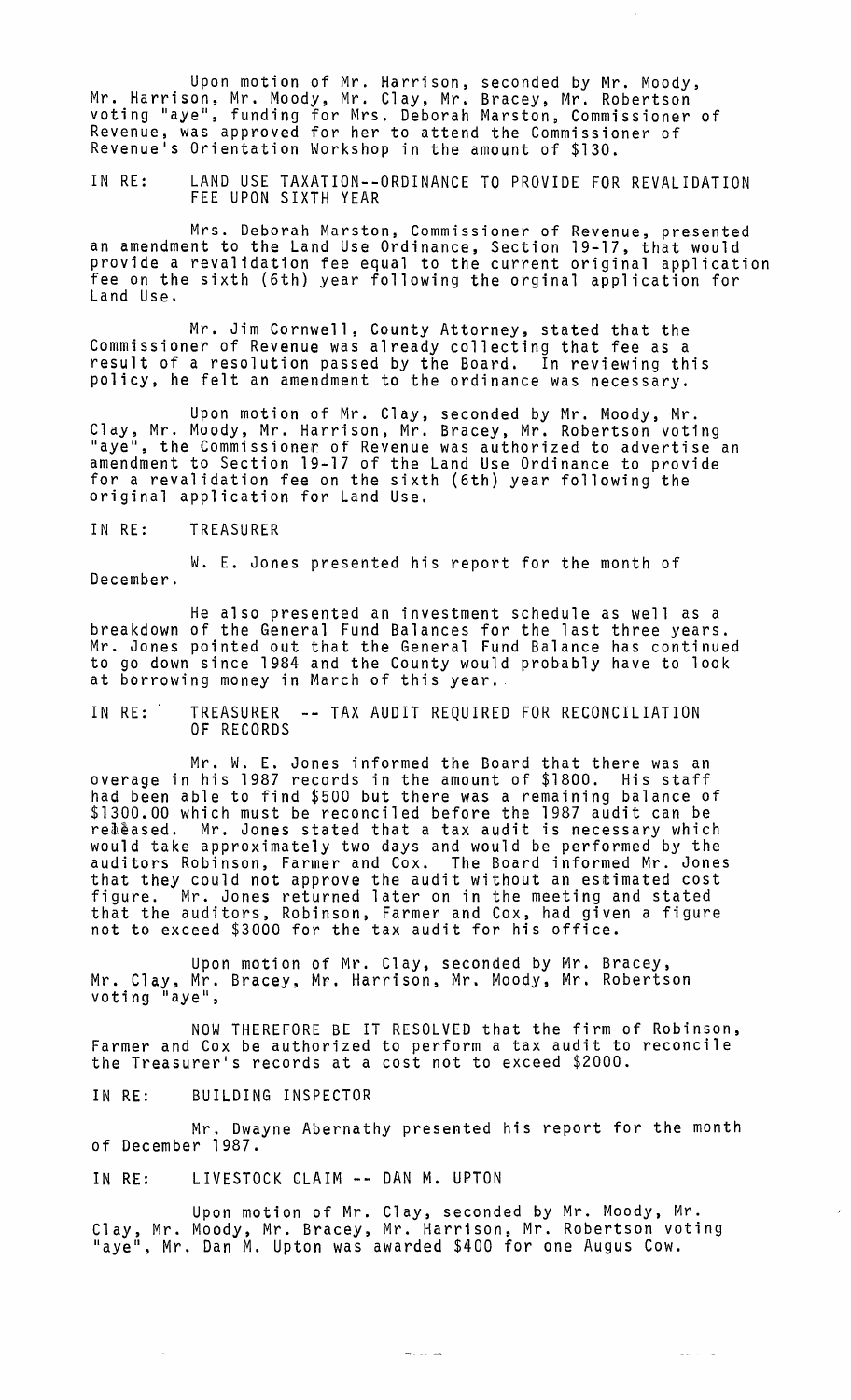# IN RE: LIVESTOCK CLAIM **--** GEORGEiREITER

Upon motion of Mr. Harrison, seconded by Mr. Clay, Mr. Harrison, Mr. Clay, Mr. Bracey, Mr. Moody, Mr. Robertson voting "aye", Mr. George Reiter was!awarded \$156.75 for one Mr. Harrison, Mr. Clay, Mr. Bracey,<br>voting "aye", Mr. George Reiter was<br>Sow Hog.

 $\Box$ 

IN RE: LIVESTOCK CLAIM -- JAMES R. WILLIAMS

Upon motion of Mr. Moody, seconded by Mr. Clay, Mr. Moody, Mr. Clay, Mr. Bracey, Mr: Harrison, Mr. Robertson voting "aye", Mr. James R. Wi11iamsiwas awarded \$400 for one Angus Heifer. '

IN RE: LIVESTOCK CLAIM -- HUBERT MORGAN

Upon motion of Mr. Clay, seconded by Mr. Bracey, Mr. Clay, Mr; Bracey, Mr. Harrison, Mr. Moody, Mr; Robertson voting "aye", Mr. Hubert Morgan was awarded \$54.00 for three pigs.

IN RE: <sup>I</sup> REPAIRS TO ANIMAL WARDEN1S TRUCK

Mr. Lawrence A. Brooks, Jr., Animal Warden, appeared before the Board to discuss the repairs needed for the 1980 Chevrolet Animal Warden truck. He stated there were several alternatives available for rebuilding the motor. After a brief discussion, Mr. Brooks was directed to obtain cost estimates to present to the Board for their consideration on repairing the truck.

I

IN RE: VIRGINIA DEPARTMENT OF HIGHWAY AND TRANSPORTATION

Mr. Clarence Roberts, representing the Virginia Department of Highways and Transporation, appeared before the Board to answer questions:

1) Mr. Roberts reported that the traffic signal timing at the intersection of US 1 and Rt. 226 had been checked and the maximum green time has been extended.

2) Mr. Roberts reported that speed zone studies on Rt. 622 and Rt. 627 had been completed. The recommendation on Rt. 622 is to reduce the speed limit to 45 Miles Per Hour. The recommendation on Rt. 627 was to leave the speed limit as it is.

3) 'Mrs. Quesenberry requested that the Highway Dept. continue their policy of removing show in front of the fire departments and the rescue squad building. She stated a letter would be'forwarded concerning this request. Mr. Roberts stated that it was the highway department's policy to remove the snow at those locations.

IN RE: CARSON VOLUNTEER FIRE DEPARTMENT **--** PARTICIPATION IN REPAIR OF PUMPER

The Board received a letter from Prince George County requesting their'participation in the repair and restoration of the Carson Volunteer Fire Department's 1979 First Run Pumper. The truck was recently damaged by fire. The insurance company is absorbing the cost to repair the fire apparatus and is allowing<br>\$14,000.00 toward the repair of the cab and chassis. The estimate of total cost'of repair to be borne!by Prince George County is \$28,773.53. Mrs. Quesenberry stated that the Board participated in 1/3 the cost of the original purchase of this truck. One-third of the cost of the repair and restoration cost would be \$9,592.51. She added that the truck has 8,000 miles on it and a new truck would cost approximately \$65,000 to \$75,000.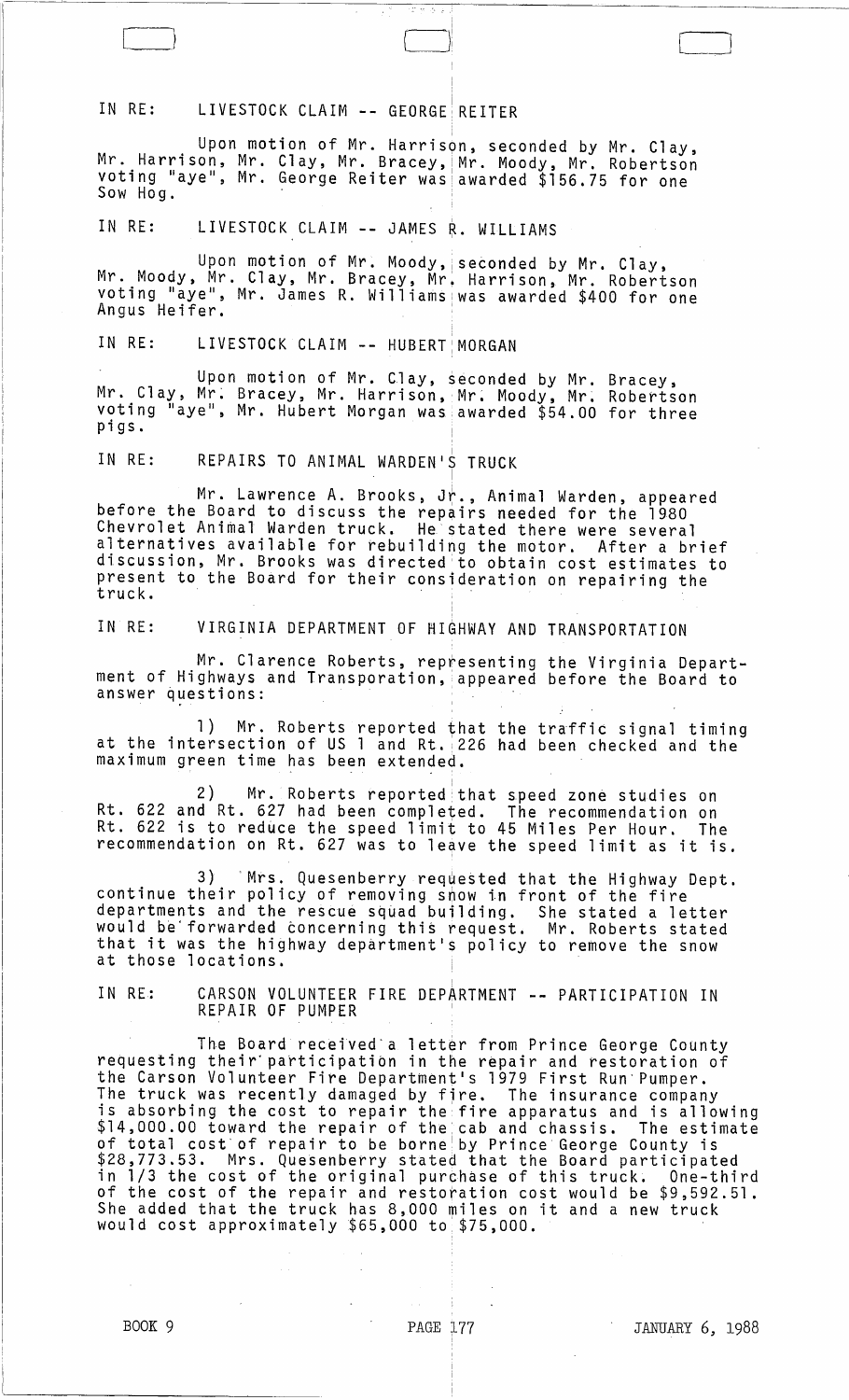Upon motion of Mr. Bracey, seconded by Mr. Moody, Mr. Bracey, Mr. Moody, Mr. Harrison, Mr. Clay, Mr. Robertson voting "aye", the County agreed to participate in one-third of the cost of repairing the 1979 First Run Pumper for Carson Volunteer Fire Department in the amount of \$9,592.51.

IN RE: CIRCUIT COURT CLERK -- SPECIALIZED FILING EQUIPMENT

Bids on filing equipment for the Circuit Court Clerk's Office were received on December 22, 1987. Only one bid was<br>received. That was from C. . Warthen Company in the amount of<br>\$16 782 00. This firm has supplied and installed filing equipm \$16,782.00. This firm has supplied and installed filing equipment in Clerks ' offices throughout the State and will work on the weekin Clerks' offices throughout the State and will work on the week-<br>ends so as not to disrupt the operation of the Clerk's office.

Upon motion of Mr. Harrison, seconded by Mr. Bracey,<br>Mr. Harrison, Mr. Bracey, Mr. Moody, Mr. Clay, Mr. Robertson voting "aye", the bid from C. W. Warthen and Company for filing equipment for the Circuit Court Clerk's Office was accepted in the amount of \$16,782.00.

IN RE: EXECUTIVE SESSION

 $\sigma = 1.5$  and

Upon motion of Mr. Clay, seconded by Mr. Moody, Mr. Clay, Mr. Moody, Mr. Harrison, Mr. Bracey, Mr. Robertson voting "aye", pursuant to Section 2.1-344 (1) and (6) of the Virginia Freedom of Information Act, the Board moved into Executive Session at 3:30 P.M. to discuss personnel and legal matters. The meeting reconvened into open session at 4:25 P. M.

IN RE: CONTRACT FOR PURCHASE OF PROPERTY

Upon motion of Mr. Moody, seconded by Mr. Clay, Mr. Moody, Mr. Clay, Mr. Harrison, Mr. Bracey, Mr. Robertson voting<br>"aye",

BE IT RESOLVED that the Board of Supervisors of Dinwiddie County, Virginia hereby authorizes the Dinwiddie Industrial Development Authority to enter into a contract for the purchase of property;<br>and

REDIT FURTHER RESOLVED by the Board of Supervisors of Dinwiddie County, Virginia that \$100 is approved as a down payment.

IN RE: AUTHORIZATION TO ADVERTISE THE POSITION OF COUNTY ADMINISTRATOR

Upon motion of Mr. Bracey, seconded by Mr. Clay, Mr. Bracey, Mr. Clay, Mr. Harrison, Mr. Moody, Mr. Robertson voting "aye", authorization was given to advertise the position of County Administrator.

IN RE: AUTHORIZATION TO ADVERTISE THE POSITION OF PUBLIC SAFETY OFFICER

Upon motion of Mr. Clay, seconded by Mr. Harrison, Mr. Clay, Mr. Harrison, Mr. Bracey, Mr. Moody, Mr. Robertson voting "aye", authorization was given to advertise the position of Public Safety Officer at Grade 21;with a salary range of  $$20,321$  to  $$28,828.*$ 

IN RE: AUTHORIZATION TO ADVERTISE THE POSITION OF COMPUTER SYSTEMS COORDINATOR POSITION

Upon motion of Mr. Moody, seconded by Mr. Clay, Mr. Moody, Mr. Clay, Mr. Bracey, Mr. Harrison, Mr. Robertson voting<br>"aye", authorization was given to advertise the position of "aye", authorization was given to advertise the position of<br>Computer Systems Coordinator at Grade 14 with a salary range of \$14,435 to \$20,508.

 $\frac{1}{\sqrt{2}}$ 

 $\label{eq:reduced} \begin{split} \mathcal{L}_{\text{in}}(\mathcal{L}_{\text{out}},\mathcal{L}_{\text{out}}) = \mathcal{L}_{\text{out}}(\mathcal{L}_{\text{out}}) \end{split}$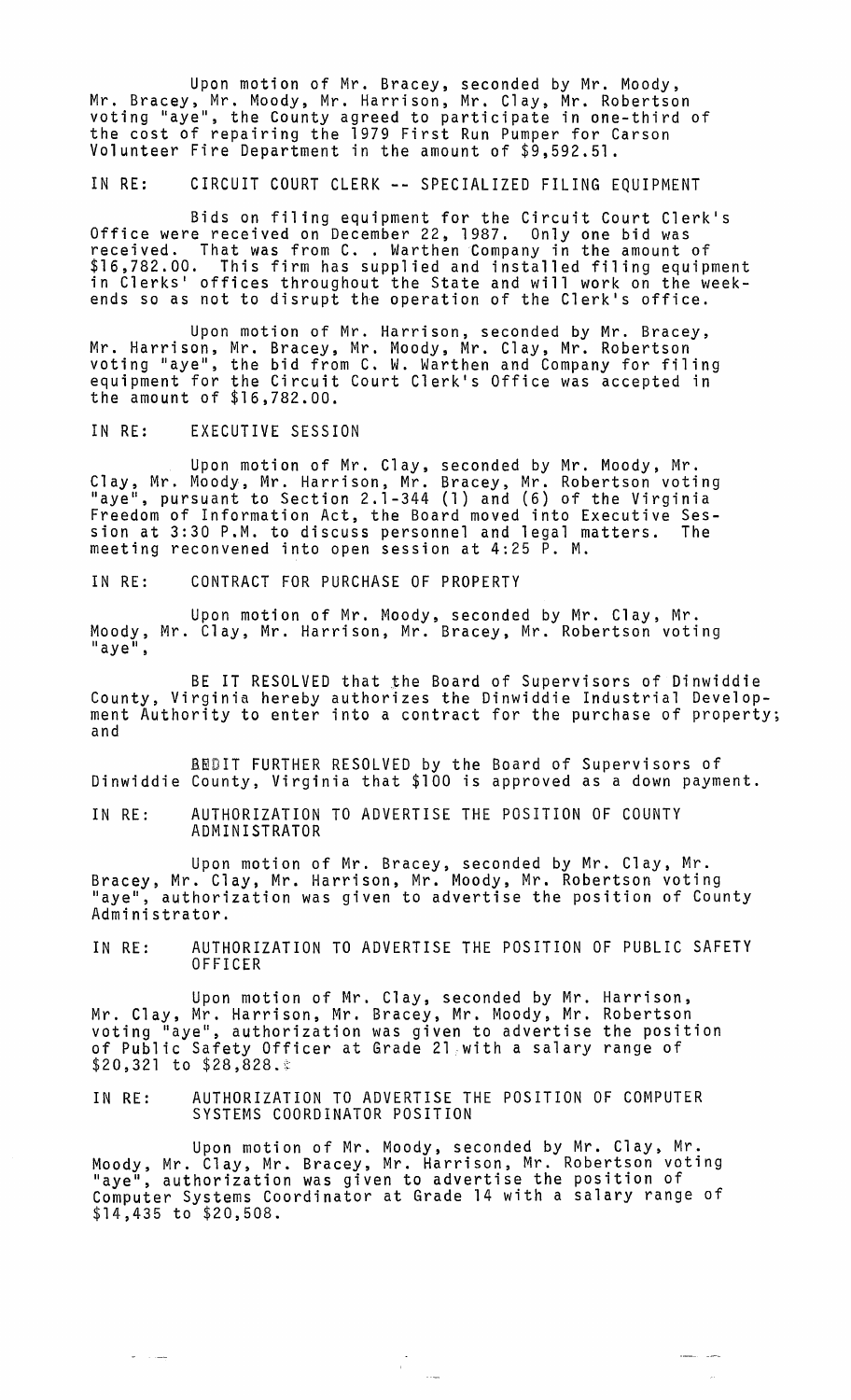IN RE: APPOINTMENT OF INTERIM EXECUTIVE ASSISTANT--GLENICE N. TOWNSEND

I

Upon motion of Mr. Clay, seconded by Mr. Moody, Mr. Clay, Mr. Moody, Mr. Bracey, Mr. Harrison, Mr. Robertson voting<br>"aye",

BE IT RESOLVED by the Board of Supervisors of Dinwiddie County, Virginia that Mrs. Glenice N. Townsend, Secretary/Account<br>Clerk, be appointed Interim Executive Assistant; and

BE IT FURTHER RESOLVED that her salary be set on Grade 19, Step 5, at \$23,254.40.

IN RE: EXTRA HELP -- EXTENSION OFFICE AND RECREATION DIRECTOR

I, Upon motion of Mr. Harrison, seconded by Mr. Moody, Mr. Harrison, Mr. Moody, Mr. Clay, f\;1r. Bracey, Mr. Robertson voting "aye", authorization was given to hire part time secretarial help to serve the needs of the Extension Office and the Recreation Director.

IN RE: EXECUTIVE SESSION

 $\Box$ 

Upon motion of Mr. Clay, seconded by Mr. Bracey, Mr. Clay, Mr. Bracey, Mr. Harrison, Mr. 'Moody, Mr. Robertson voting hay, M. Bracey, M. Marrison, M. Moody, M. Kobertson voting<br>"aye", pursuant to Section 2.1-344 (1) and (6) of the Virginia Freedom of Information Act, the Board moved into Executive Session at 4:40 P.M. to discuss legal matters. The meeting reconvened in Open Session at 6:15 P.M.

IN RE: DISCUSSION OF REPAIRS TO JAIL ROOF AND DRAINFIELDS

Mr. Harrison questioned what was being done concerning the problems at the jail, specifically a leak in the middle section of<br>the jail roof and problems with the sewage system. Mrs. Quesenberry the jail roof and problems with the Isewage system. Mrs. Quesenberry stated that she was working on a prdblem with the failing drainfield at the jail. Stamie Lyttle Company is monitoring the situation and recommends that the septic tank be pumped once a week until- a permanent solution can be found for the failing drainfield. She stated that all the sewage is being directed into one drainfield for now and unless the tank is pumped once a week, this working<br>drainfield could also be damaged.

Mr. Clay asked if any prices had been obtained from a local company. Mrs. Quesenberry pointed out that she did not think local companies could handle the site of the tank. She also stated that Stamie Lyttle is monitoring the drainfields and provided this service in addition to pumping the tanks.

Mr. Harrison also asked about the status of paving the parking lot and tearing down the old jail. Mrs. Quesenberry pointed out that there were several things ihat needed to be done before the parking lot could be paved concernirig drainage from the Courthouse parking for courd be paved concerning didinage from one couroned serving the courthouse.

,

Concerning tearing down the old jail, Mrs. Quesenberry stated- that she did not think the Fo'od Bank had removed every- thing that they owned out of the old: jail.

Concerning the leak in the jail roof, Mrs. Quesenberry stated that not long ago, work had heen done on the front section of the roof; however, she would have, someone check out the leak and decide what had to be done. She added that the architect who was working on the design of the other improvements at the jail would be able to help in this area.

.<br>ا J